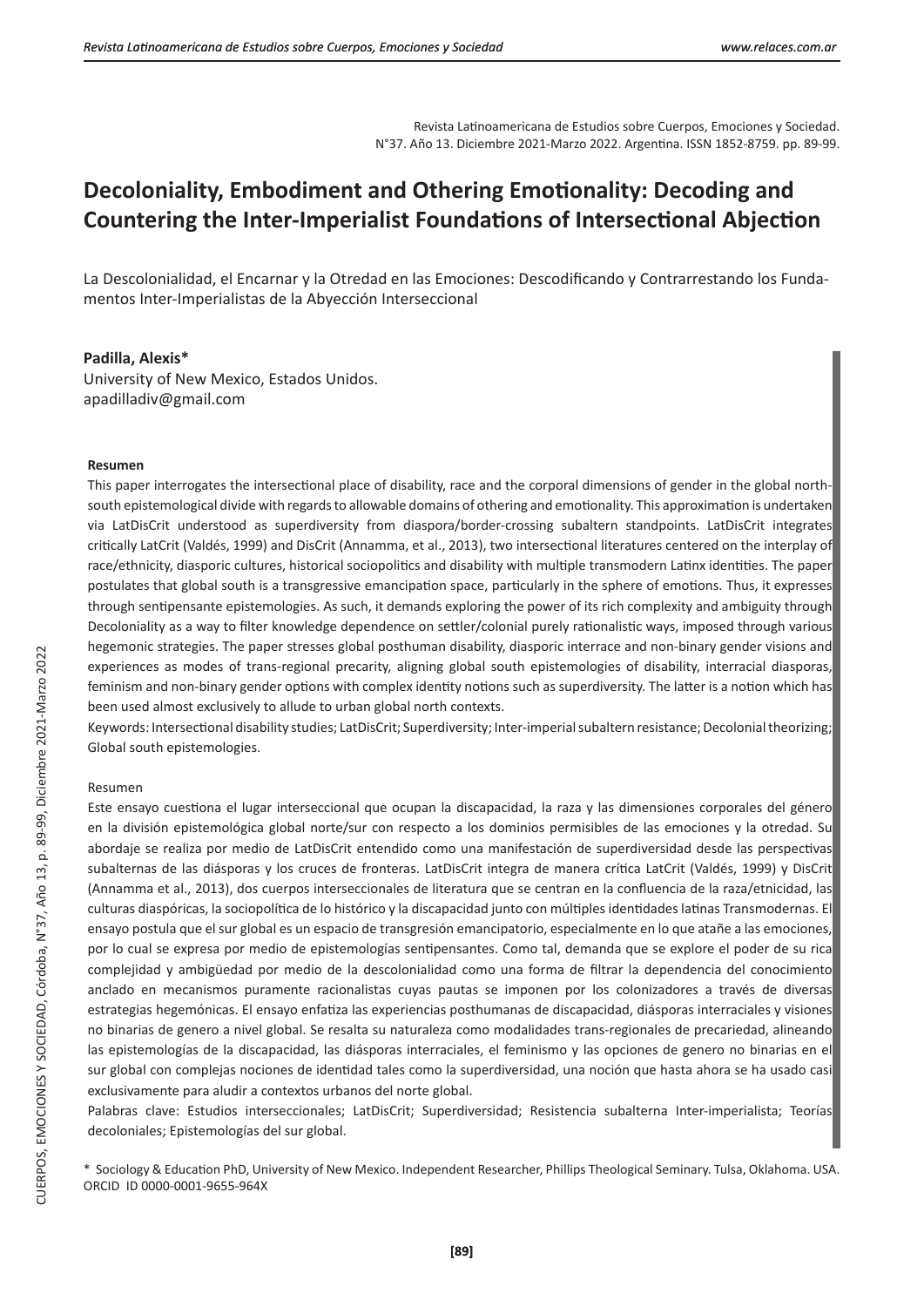# **Decoloniality, Embodiment and Othering Emotionality: Decoding and Countering the Inter-Imperialist Foundations of Intersectional Abjection**

#### *Introduction*

This exploratory theoretical paper adopts a flexible/ambiguous stance toward the possibilitarian (Brosio, 1990; Senese, 1991) spirit of global south epistemologies. They are seen as hopeful spaces for emancipation's sake, seeking to unearth the contours of complexity that unite and separate the intersectional disability, diasporic interrace, feminist and non-binary gender identity experiences that separate global south from those of global north contexts. I do so particularly in conjunction to emotionality's links with material precarity repertoires (Joly & Venturiello, 2013; Scribano, 2012; 2020).

I am particularly concerned with material and other modes of imposed, subaltern (Quijano, 2000; 2006) precarity and marginality, regardless of whether their location corresponds to global north or global south geographical or geopolitical territorialities (Minich, 2014; Mitchell & Snyder, 2010). The decolonial theorizing approach I use throughout the study is grounded on two key concepts: LatDisCrit and inter-imperialism (Padilla, 2018, 2021a, 2022). I also explore a special mode of theorizing that falls under intersectional/ decolonizing critical hermeneutics (Allen, 2015; 2016). Therefore, I proceed through an applied interpretative interrogation of LatDisCrit as a form of superdiversity that nonetheless evolves within the metaphoric imaginaries and the practical confines of inter-imperialism. In the sections that follow I aim to (1) understand and explain governing metanarratives of intersectional disability in trans-Latinidad spaces, i.e., multiple ways to express and transform the emotional spatialities and embodiment of being black Latinx, indigenous Latinx, global north diasporic Latinx, etc.; (2) single out the colonizing global north epistemology implications of superdiversity in conjunction to intersectional disability and diasporic spaces of material precarity; and (3) open up ambiguity/strategic flexibility spaces for the interdisciplinary theorizing and practical interpretation of both LatDisCrit and global south

epistemologies in relation to diasporic dynamics of material precarity (Escobar, 2020).

Material precarity is not a phenomenon exclusive to the global south. It also affects in profound ways the existential becoming and emotional unfolding (Maldonado-Torres, 2001; 2004; 2005; 2007) of vast global north intersectional disability segments of the population (Justesen, 2020; Meekosha, 2011; Mitchell and Snyder, 2010; Norstedt, 2019), although this is conveniently disguised by consumption propaganda and hegemonic axiological and epistemological devices aimed at perpetuating the hierarchical contours of an ethos which proclaims global north superiority and rationalistic selfsufficiency (Choudry, 2011; Choudry & Shragge, 2011; Meyers, 2019a; 2019b).

## *Beyond superdiversity as cosmopolitan postmulticulturality*

For the past two decades, superdiversity explorations have been primarily confined to plurilinguistic phenomena. Some sociolinguistic scholars criticize superdiversity's tendencies to mask 'modernist reactions to postmodern realities' (Blommaert 2009a: 415). Linguistic anthropologist Jan Blommaert shows how, in an asylum case in the UK which involved a Rwandan refugee, the home officer questioned the refugee's nationality on the grounds that his linguistic repertoire was said to be 'abnormal' from the perspective of the home officer's knowledge of national linguistic expectations for incoming refugees from that particular African nation. Blommaert's sociolinguistic examination of the Rwandan refugee's repertoire, however, supported the applicant's credibility. In theoretical terms, Blommaert (2009a; 2009b) sees this as the manifestation of a broader pattern which involves the clash of two opposite versions of sociolinguistics: one grounded on national order understandings and one open to recognizing the global postmodern complexity and dynamicity of sociolinguistic speech and repertoires in intermingled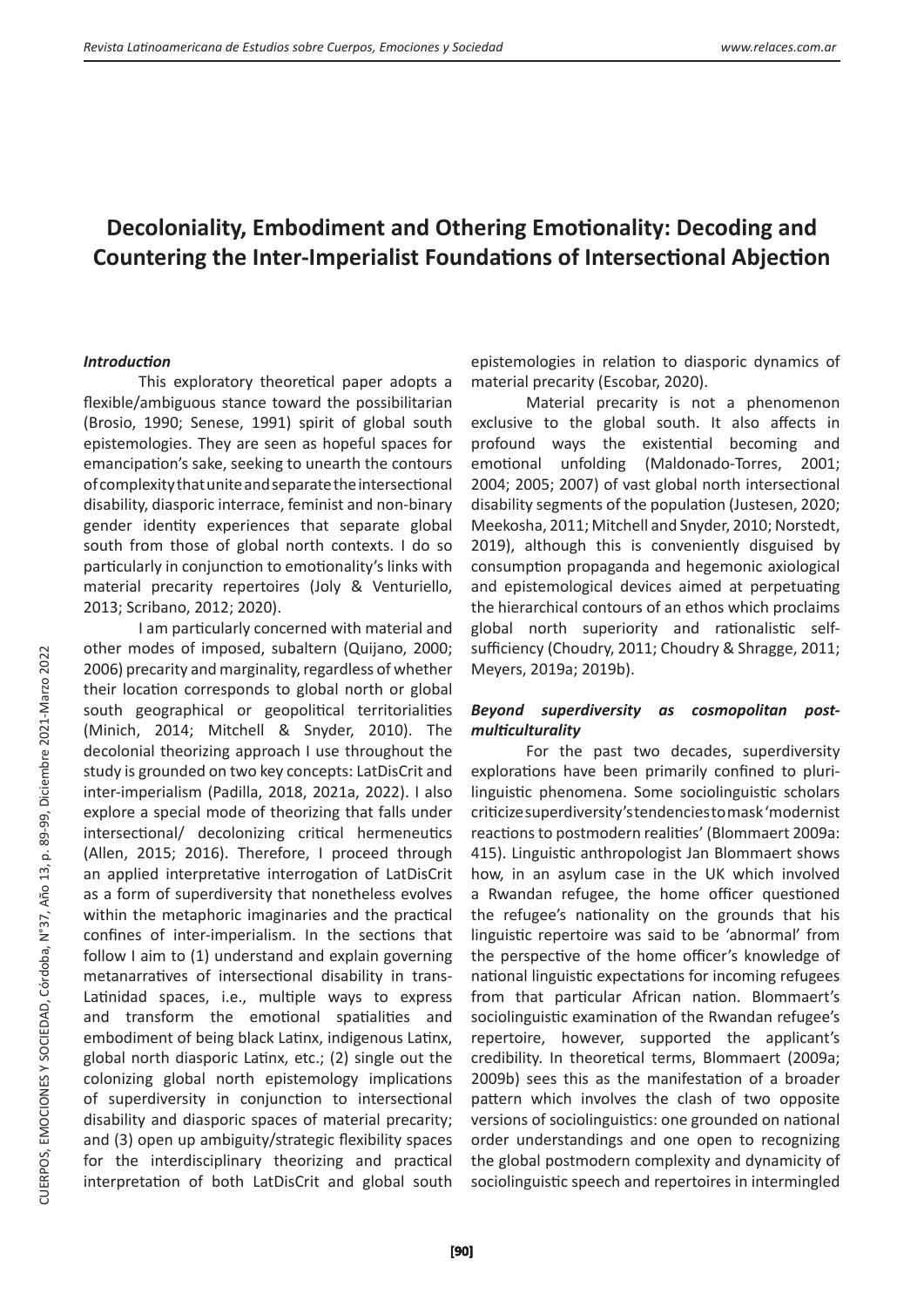use and interchange (Bauman R. & Briggs, 1990; 2003; Bauman, 1991; Benhabib, 2018; Benhabib & Resnik, 2009; Blommaert, 2009b; Castells, 1997; Foucault, 2007; Jacquemet, 2005; Silverstein, 2004).

Beyond sociolinguistics, the critical exploration of superdiversity includes social theorists who, like Sofya Aptekar (2019) are concerned with its 'post-racial' ethos. They look intentionally for metatheoretical and methodological ways to recenter issues of power, inequality and matrices of hierarchization. The concepts in Aptekar's symbolic interactionist reassessment of superdiversity as a methodological tool elevate the value of power and inequality considerations. In her case, power dynamics are exposed through ethnomethodology and micro-relational gestures and spatial arrangements (Anderson and Snow 2001; Berrey 2015; Biehl 2015). These give performative intercultural meaning to interactions beyond hierarchy-neutral considerations of ethnicity (Meissner 2015; Vertovec 2007). While "researchers orient themselves to new emergent patterns of complexity, particularly while looking for 'key forms of space and contact that might yield positive benefits' … they should not assume that the rise of super-diversity necessarily brings a decline in the role of the 'old' categories of race, class, and gender" (Aptekar, 2019: 55). Aptekar questions Padilla, Azevedo, and Olmos-Alcaraz's (2015) bold assertion to the effect that "research with a superdiversity lens can help break the cycle of reification of ethnic Otherness" (Aptekar 2019: 56).

## *Latdiscrit as radical otherness and emotional ambiguity*

 Alejandro Vallega (2010; 2014) suggests that this radical otherness operates beyond reason as a sort of self-abjection. It exists in an intrinsic and often emotional way through what he calls, following Levinas, radical exteriority. Radical exteriority is especially relevant at the level of intraidentitarian configurations of complex multi-ethnic hierarchies such as those of trans-Latinidades in their performative manifestations of thought, decolonial agency and creative imagination. If this is so, one cannot presume that a given methodological stance wipes away its profound existential, emotional and phenomenological roots. Likewise, Valentine (2008) cautions researchers to be cognoscente of the gaps between superficial everyday practices of urban inhabitants of superdiverse cosmopolitan spaces and the values and beliefs they hold deeply as guiding matrices of their ultimate hierarchical conceptions about human self and otherness. This is a very important aspect. Its significance becomes

much more evident as one dives into the intricacies of diasporic intersectional disability in global north contexts (Erevelles, 2011; 2014; Erevelles and Minear, 2010; Malhotra, 2017; Piepzna-Samarasinha, 2018; Russell, 1998).

 There is Another crucial problem. Being born as global north epistemologies, even though they help highlight certain dimensions of relationality, both symbolic interactionism and ethnomethodology are circumscribed to micro-level, transactional, that is, non-emotional units of analysis for meaning making (Goffman 1986; Knorr-Cetina and Cicourel 2015). Consider the following macro-historical example of imperialist expansion. It illustrates how the meeting and overlap of two or more imperial frontiers impact the lives and identitarian configurations of those who inhabit the emerging spaces of ambiguity and deeply held emotionality that such transformational encounters generate. When the U.S. took over large portions of the territory of what used to be Mexico in the 1840s, folks of Mexican origin were given the option of being Mexican or U.S. citizens. The inhabitants from Mesilla (located today at the northern side of the border and thus part of the U.S.) wanted to be Mexicans. Therefore, they moved the location of their town south several times. However, their desires were not fulfilled due to geopolitical imperialist reasons. Should this town be considered part of the global north or the global south? What should be the ontological and epistemological criteria to make this determination? How should the dynamicity of interimperial complexity be understood and analyzed?

# *Latdiscrit as inter-imperial border-crossings of disabled intersectional subalternity: crafting ambiguous material precarity spaces of resistance as sentipensante embodiments of emotionality*

To tackle the ontological and epistemological dimensions of inter-imperial complexity with its implications for trans-identitarian relations of race/ ethnicity, disability and collective action (Bolt, 2014; 2019; 2021; Padilla, 2021a, 2022) grounded on emotionality and sentipensante paradigms (Fals Borda, 2016; Scribano, 2012; 2020), it is helpful to reflect on two of the most strikingly recurrent tropes in trans-Latinx imaginaries since the times of the Spanish empire. These two tropes have something key in common. Both of them are linked to disability. I am alluding here to el Quixote, with his masculine embodiment of ethical madness and the 'Lazarillo' (which in Spanish means the male child who leads the blind), with his picaresque embodiment of ambiguous yet apparently non-emotional interdependence in contexts of extreme material and probably also moral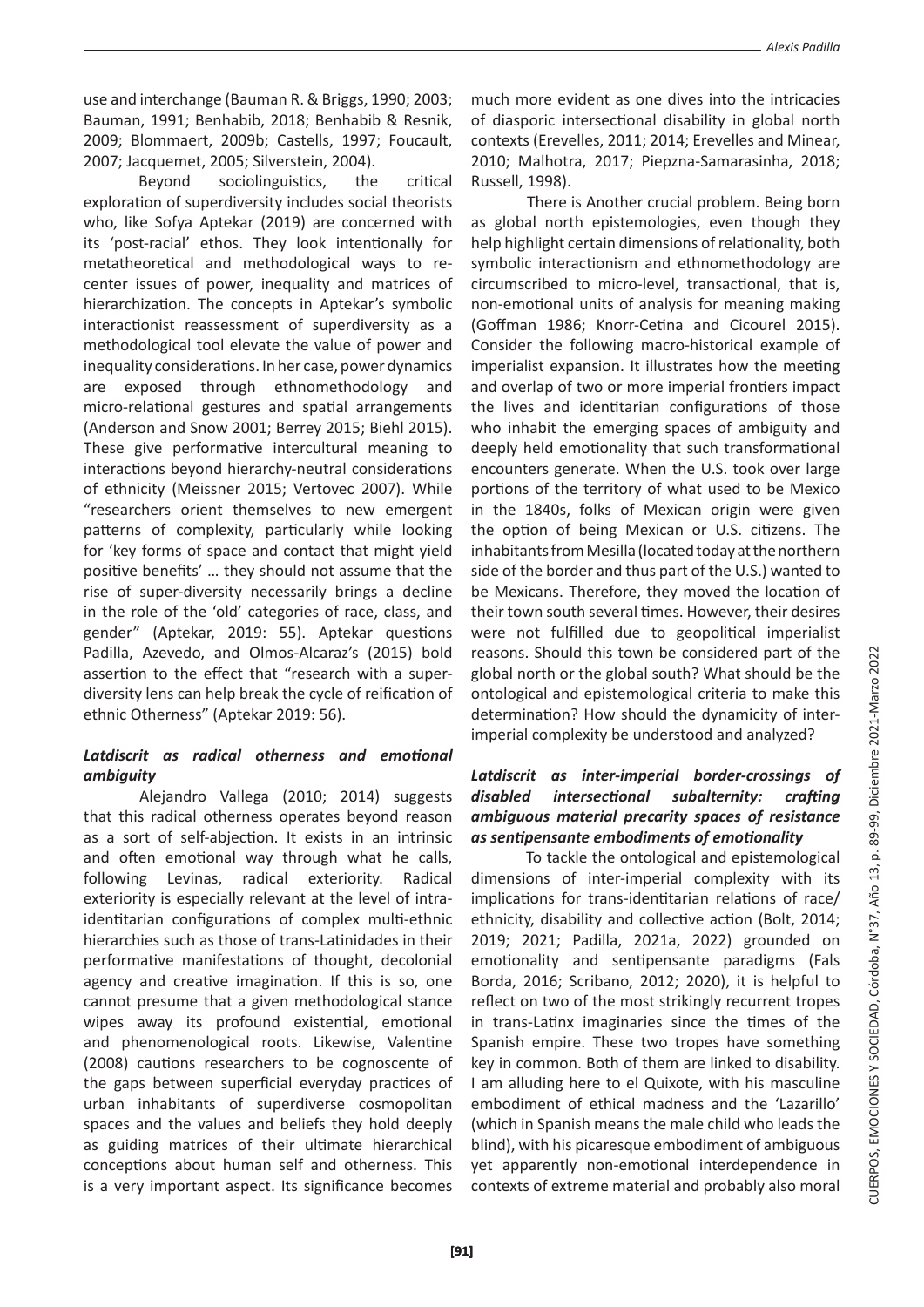precarity. For instance, literature Nobel Prize winner Camilo José Cela (2019) has composed a 20th century version of the Lazarillo's misadventures, very much in line with this literary tradition which is certainly much more than a mere coincidence. It reflects a broad discursive practice. It mirrors many deeply held LatDisCrit beliefs, values and metanarratives (Bolt, 2014 and 2019; Padilla, 2021b) which are concerned with the interactional understandings of disability as an exceptional space of precarity and alternative morality. Its representation often evokes feelings of both ethical and physical abjection, what Shildrick (2002) calls the "monster" both perceived outside of us and feared as a potential part of our own self. Furthermore, this "abnormal," alternative sense of morality is often infused within a baroque or surrealist aesthetic aura which justifies behaviors and activates expectations not necessarily transferrable to spaces of normalcy, of decency and ableness, e.g., begging in multidiverse cosmopolitan urban contexts such as those of Buenos Aires, Sao Paulo or Mexico city (Ferrante & Joly, 2017; Joly & Venturiello, 2013).

One must keep in mind that in Latin America, literary phenomena such as the so-called 'boom' of the 1950s, 1960s and 1970s was not a mere incidental outburst of individual creative efforts. Instead, it was a complex process of narratives and counter-narratives that in many respects could be categorized as cultural modes of inter-imperialism. It was a cultural phenomenon coupled with an elaborate articulation of critical analysis and political legitimation battel fields that sought to define the epitome of Latinxness as a subversive space of utopian imagination (Aparicio and Blaser 2008; Iber, 2015; Rojas, 2018).

Therefore, this section's argument goes as follows. The global south/north divide is powerfully articulated through the ambiguous political economy and trans-identitarian contours of inter-imperialism as it plays out in power and knowledge dimensions in both sides of the divide (Gordon and Webber 2007; Holloway 2002; Stahler-Sholk 2010; Vanden, 2007). Spaces of resistance in both global south and global north contexts are not immune to this ambiguous articulation. Rather, they are fully infused in their very emancipatory synergy by inter-imperialism.

In building this argument, I use two paradigmatic examples of anti-racist and anticolonialist struggles in the Caribbean: Frans Fanon and C. R. L. James. James and Fanon themselves are racial, class, and gender/male archetypes of nonemotional existentialist approaches to collective struggles. They are byproducts of the unique interimperial location of Trinidad and Martinique during the 20th century (Dei, 2017; Dei and Hilowle 2018; Haigh, 1999; San Juan 2002). Spatially and in their postcolonial realities, both of these islands illustrate well imperial borders and residual hegemonic power. By looking at Fanon and James as intellectual counterhegemonic manifestations of anti-imperialism in inter-imperial border regions, I highlight their unique intersectional resistance as well as the theoretical and strategic value of inter-imperialism for analytical and resistance social movement building purposes.

This unique look at radical intellectual sovereignty within the ambiguous spaces afforded by inter-imperialism rests on contextualizing the non-emotional contours of global south struggles for emancipation. One needs to place its praxis within the epistemological and axiological confines of structural and discourse heteroglossia (Bakhtin, 1986; 1990). In the Caribbean, this heteroglossia expresses tangibly in the linguistic configuration of Creole language. Creole exists within a subversive mingling of old imperial languages (Portuguese, Spanish, French, English, and Dutch) combined with African vestiges. Creole expresses the freedom of the oppressed to counteract the cannons of orthodoxy and aesthetics imposed by empires. It also expresses a sense of trans-geographical mobility that transgresses the imposed limits of imperial hegemony. Of course, it is not simply that speaking Creole provides a magic pathway to emancipation. Rather, in the kinds of reality construction afforded by Creole there are potential basis for opening innovative emancipatory resistance avenues. In Fanon, these avenues start with the psychoanalytical contours of non-compliance. Thus, Fanon (1965a; 1965b) adopts a non-emotional, quasi-therapeutic approach to identity transformation (Bernasconi and Cook, 2003; Bulhan, 1985; Gendzier, 1973; Gordon, 1995; 2020; Wright, 2004; Wynter, 2003a; 2003b). This transformational humanistic approach looks toward breaking the chains of acceptance for patronizing relational modes of micro and macro dimensions of colonizing (Cervio, 2021). It entails no longer being docile addressees of alienating oppressors' language.

In James, on the other hand, these emancipation avenues are linked to a post-Marxian awareness of class and race difference which allow the oppressed to develop a sense of separate identity from imperial ideologies of geographical and cultural subjugation. James' identity transformation approach rests on the experience of Diaspora defined either in terms of geographical trans-location or in terms of the constant mutability of ways of being for survival's sake (James, 1953; 1977; 1989; 1993; 1996; 1999). It avoids rigidified nationalism and ideological stagnation. James' ideological and intellectual anti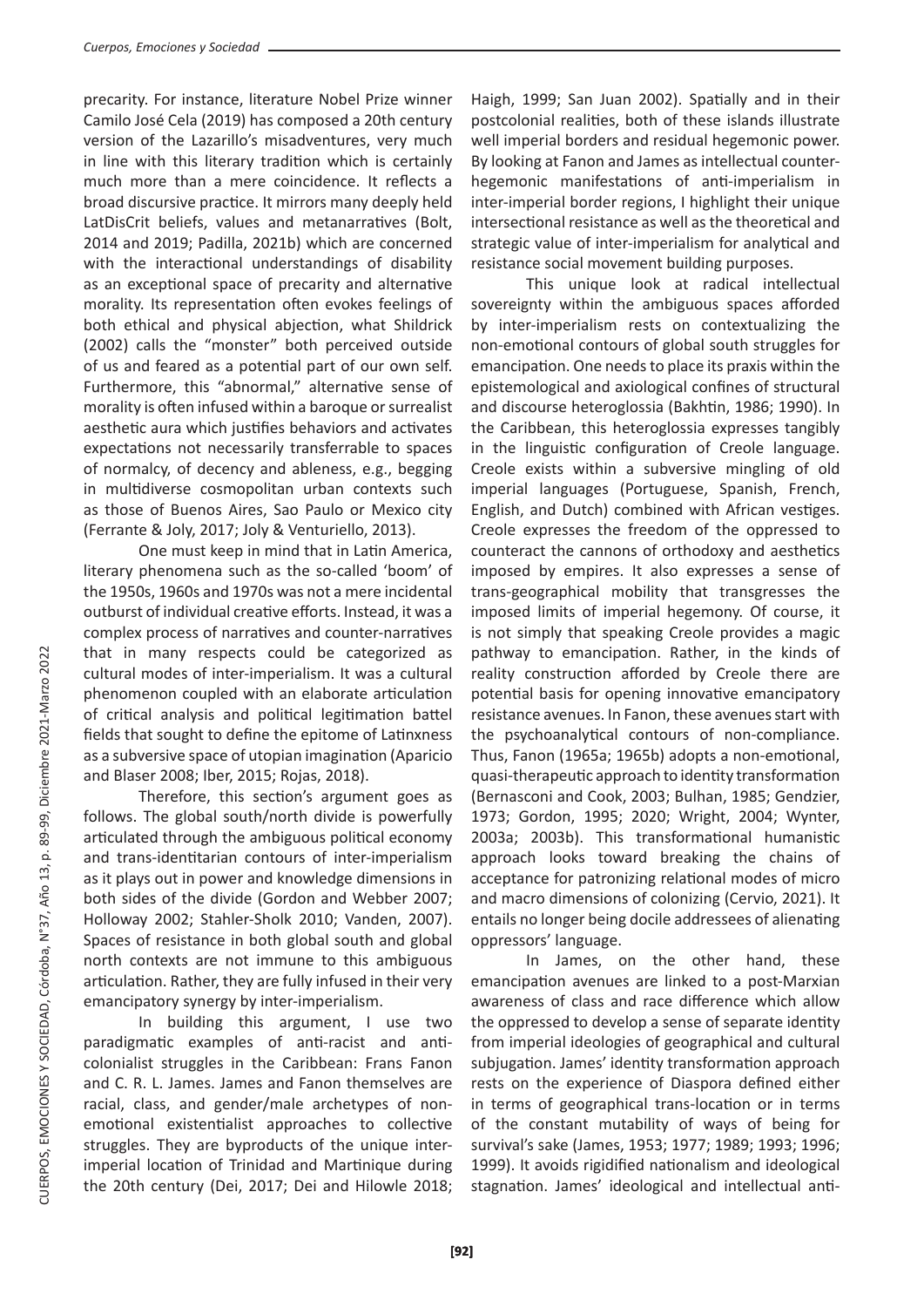colonial and anti-imperialistic trajectory from Trinidad to the British imperial metropolis to the United States is an excellent illustration of how this process of complex awareness raising and critical stance toward the alienating effects of imperial allegiance ideologies operate.

In sum, the practical manifestation of this interaction between inter-imperialism and heteroglossia depends on two simultaneous forces. First, it rests on a sustaining articulation gap. Secondly, it depends on a crucial movement toward rupture with the vestiges of inter-imperialistic oppressions. The metaphor that Stewat Hall (1996) uses for representing this complex functional duality is that of an articulation. As in the body, articulations unite and divide. They at once bridge and demarcate. Their real force resides in not being as rigid as bones, in bridging, in not being core. Thus, they are especially vulnerable for ruptures and for the coordination of further links and ulterior spheres of mobilization. In the sociopolitical, sociocultural and socio-historical contexts of LatDisCrit's modes of inter-imperialism, these dual forces are generated by inter-imperial immediacy and exchange. For instance, Latinx folks are in the borders of the imperial realities imposed by the United States, even if they do not reside within the limits of the American state. Yet, at the same time, the vestiges of many other empires are intrinsic to their identity and their sociopolitical embodiments of cultural and epistemological mestizaje (Castro-Gómez 2005; 2007; 2008; 2011; Padilla, 2021a; 2022). Inter-imperial proximity, continuity, and discontinuity exacerbate what Edwards (2003) calls a "décalage" dimension of Diaspora which refers to the superdiversity residues of untranslatable discourse, as well as cultural, institutional, peoplehood/ nationhood and structural perception differences. These multifaceted differences open the door to the uncertainty of concrete, context-based change articulation among various imperial actors. "The notion of articulation is crucial not just because it combines the structural and the discursive but also because it has a flip side: such societies structured in dominance" are also the ground of cultural resistance" (Edwards, 2003: 12).

# *Contrasting/bridging global north and global south existential and sentipensante epistemologies of intersectional subalternity and emotional embodiment*

Santos (2015; 2016; 2018), for instance, fails to address explicitly issues of disability with the crucial intersectional implications of embodiment reductionism this entails. Nevertheless, he does

take seriously differential trans-identitarian and sociopolitical considerations, underscoring the distinctive realm of global south epistemologies and showing the unique value of possibilitarian collectivism and situated emancipation as intrinsic to global south epistemological distinctiveness. Santos emphasizes the concrete political vitality that results from elevating the epistemological, not so much the geographical global south which in turn entails seeking to understand, honor and diffuse their underground knowledges, including emotionally grounded ways of knowing. These knowledges are born out of emancipatory learning in the multifaceted struggles for cognitive and distributive justice around the globe. Thus, Santos and Meneses (2020: XVI) define the epistemic global south as "the ways of knowing and the wisdom generated in the resistance against abyssal exclusion and the ontological degradation and political nullification it entails." Furthermore, they assert that The "goal of epistemologies of the South is to achieve global cognitive justice, thereby empowering in new and more efficient ways the oppressed social groups and actors in both the geographical global South and the geographical global North" (Santos and Meneses 2020: XVI).

In terms of disability specific global south dimensions, Grech (2009; 2011; 2017) emphasizes a nexus between disability and development. This nexus is born from the policy and research realization "that poverty and disability are locked in a vicious cycle of deprivation and marginalisation, and as a result of which disabled people are among the poorest of the poor" (Grech 2011: 87). Of course, this kind of blanket, acritical inference forgets that global north contexts also have a good share of the poorest of the poor. Therefore, there are problems in thinking of material precarity exclusively in terms of development, namely, in terms of a never-ending catch up game through which global south nations are pressed to be more and more like their global north counter-parts for the sake of an utopian deception which invokes material prosperity promises that (1) do not end up materializing; (2) mask global north's own inequality and epistemological gaps (Anesia, 2019; Goodley & Lawthom, 2011; Meekosha, 2011; Soldatic, 2015; Ware, et al., 2014); and (3) erases via selective ignorance the emotionality dimensions associated with coping on a daily basis with such dire conditions of embodied, material and dignity depriving modes of continuous and inalterable, that is structurally promoted forms of precarity. Grech (2009, 2011 and 2017) is among the few global north grounded scholars who regard the treatment of the global south as a unidirectional epistemic process imposing global

**[93]**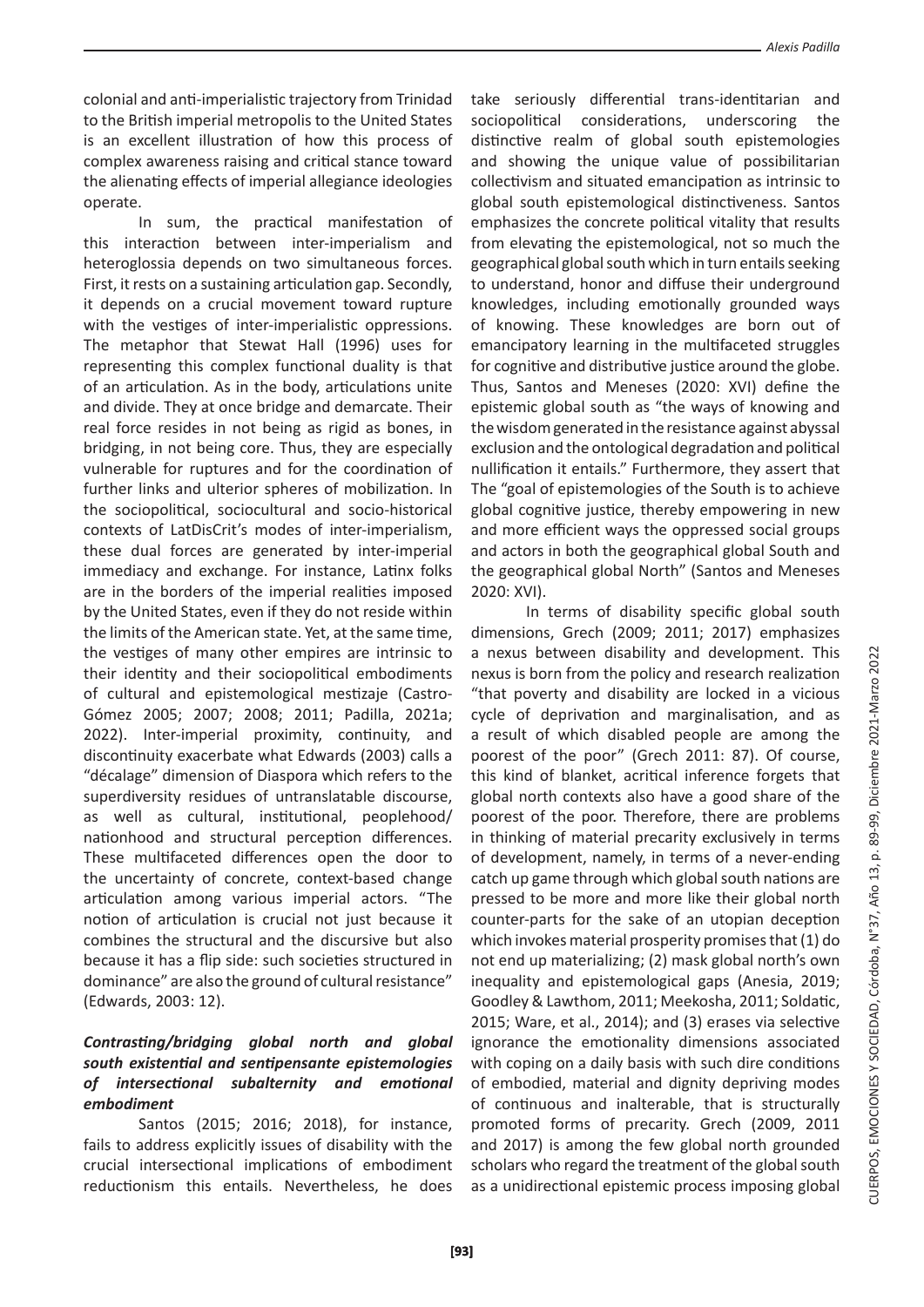north knowledge, civil society strategies and policy solutions which in turn suppress the rich epistemic, policy and strategic specificity of the creativity often adopted by local disabled person organizations (DPOs) and other intersectional subalternity actors in global south contexts (Kennedy, 2004; Uvin, 2004).

There is a great deal of ambiguity and emotionally charged plurivocity in the intersectional linkages between disability and decolonial processes. Their interplay often shows creative situated emancipation solutions that would not work in other global south or global north contexts and whose ethos appears completely counter-intuitive to those outside the context in question (Meyers 2019a and 2019b).

From the emotional embodiment/ sentipensante standpoint underscored in the present analysis there is another crucial existential aspect that deserves epistemic attention. There is a special capacity in global south actors to cultivate hope in the midst of institutional and material precarity conditions (Trinidad Galván, 2006). These conditions tend to discourage and even paralyze mainstream actors among emerging generations in global north contexts. One can think of the dramatic case of radical solidarity vacuum in industrialized countries like Japan. Japan is a nation rich in non-western traditions. Nonetheless in multiple respects, including many disability policies, it has adopted western epistemic and hierarchical practices. The "imaginary of social change has been uncommon in contemporary Japanese society. The disillusionment of politics is widespread. A sense of powerlessness is deeply immersed, and it seems that no political ideology provides hope…" (Tamura, 2018: 2). Tamura cites as an illustration an essay published by a 31-year-old Japanese part time worker where the young male writer claims that his hope is war. Why war instead of revolution? He "shows no hope for social change through collective action because he knows that there is no chance to gain support. He notes that, according to the prevailing norm of Japanese society, it is his own fault that he is a precarious worker" (Tamura, 2018: 2).

This "blaming the victim" approach is too typical of neoliberal ideologies around the world. Even though the basis for the Japanese belief system cited here may not be grounded specifically on western neoliberal policies, the existential and above all emotional consequences are the same. Most likely, their pervasiveness is such that it ends up affecting folks with disabilities in a higher proportion than other people who experience extreme poverty. Their plight as disabled unemployed or underemployed lumpen proletariats (Russell, 1998) is compounded by intersectional dimensions that make it unlikely that they will be valued as equally human as their ablebodied wage-earning fellow humans around the globe (Annamma 2018; Erevelles 2011; 2014). What does superdiversity have to say about these exclusionary phenomena? How do LatDisCrit's diasporic global south knowledges with their "sentipensante" (Fals Borda 2016) possibilitarian epistemological stance contribute to the conversation? How does an interimperial macro and micro-analysis of material precarity within the rhetoric and political realities of the global north/south divide enriches what we think we know about interdisciplinary ways to understand/ explain the textuality (Ricoeur, 1971; 1974; 1981) of social action in these marginalizing situations toward potential emancipation avenues?

### *Concluding remarks*

This exploratory metatheoretical paper interrogated intersectional metanarratives of disability in conjunction to the unique kind of decolonial subalternity afforded by LatDisCrit. First, it showed the contours of LatDisCrit as an ambiguous superdiversity space whose decolonial resistance evolves in paradoxical ways within the confines of inter-imperialism in both global north and global south contexts. Secondly, the paper singled out the colonizing global north epistemology implications of superdiversity in conjunction to intersectional disability and diasporic spaces of material precarity, emphasizing superdiversity's ideological role in masking class, gender and racebased matrices of hierarchy and exclusion. Third, it opened up an invitational road toward the creation and examination of ambiguity/strategic flexibility spaces for interdisciplinary theorizing and practical interpretations of both LatDisCrit and global south epistemologies in relation to diasporic dynamics of material precarity, realizing how this dimension articulates disability resistance innovations in global north contexts by relying on the possibilitarian ethos of global south knowledges.

Above all, the paper served to underscore the crucial link between emotionality and embodiment. It has done so particularly through an exploration of the complex underpinnings of racialized and ableist modes of abjection and possibilitarian resistance which interact in dialectical ways through the macro contours of inter-imperialism and LatDisCrit's identitarian micro-politics of radical exteriority.

### *References*

ALLEN, A. (2015) "Emancipation without utopia: Subjection, modernity and the normative claims of feminist critical theory". *Hypatia,*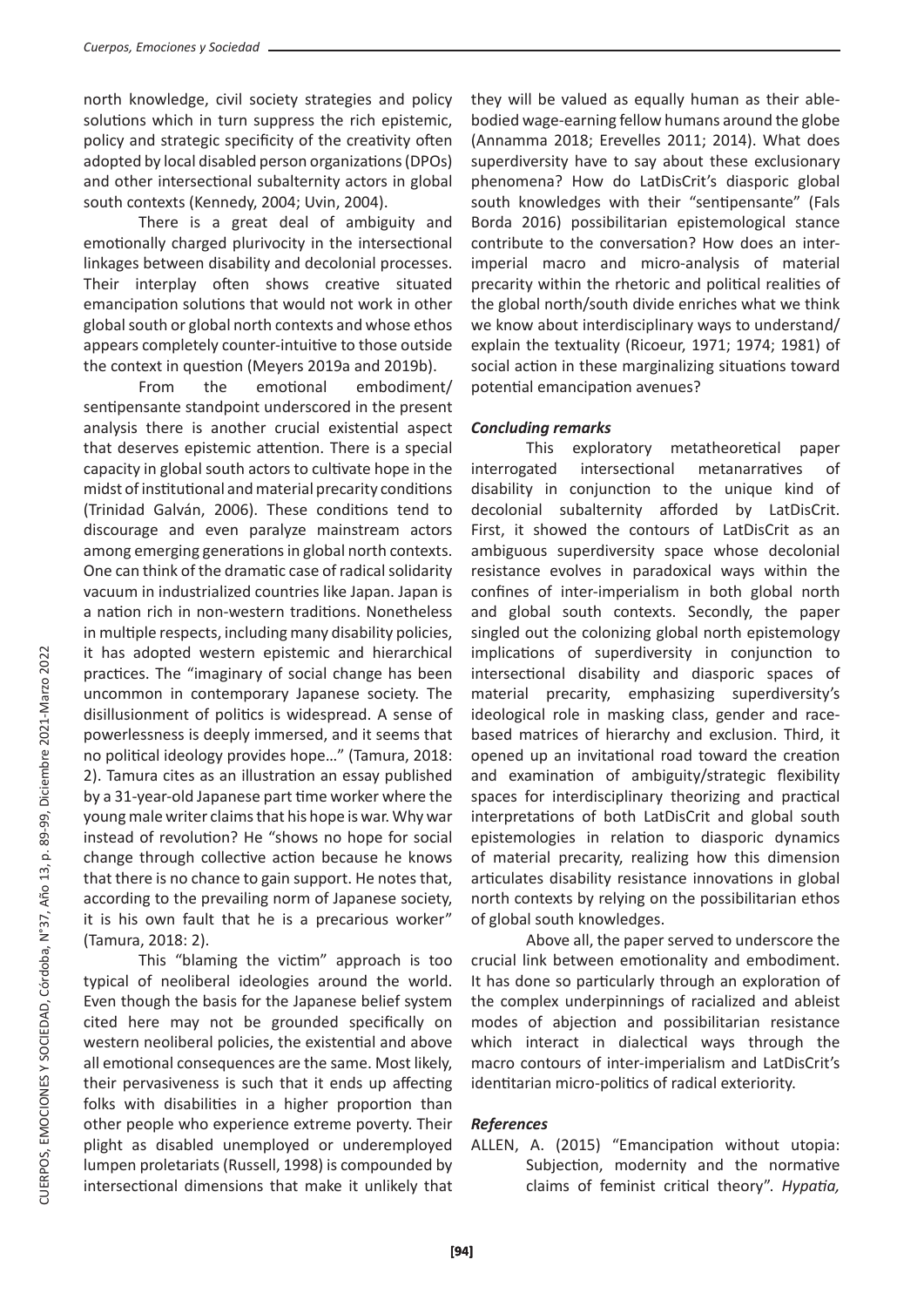30(3), 513-529. http://dx.doi.org/10.25091/ s0101-3300201500030006

\_\_\_\_\_\_\_\_\_\_\_\_ (2016) *The end of progress: Decolonizing the normative foundations of critical theory.*

New York, Columbia University Press.

- ANDERSON, L., & SNOW, D. (2001) "Inequality and the self: Exploring connections from an interactionist perspective". *Symbolic Interaction,* 24(4), 395-406.
- ANESIA, J. (2019) "Decolonizing schools: Women organizing, disability advocacy, and land in Sāmoa". *Disability and the Global South,* 6(1), 1581-1602. Available at: https://dgsjournal. org/vol-6-no-1/
- ANNAMMA, S. A. (2018) *The pedagogy of pathologization: Dis/abled girls of color in the school-*

 *prison nexus.* New York, Routledge.

- ANNAMMA, S. A.; CONNOR, D. J.; FERRI, B. A. (2013) "Dis/ability critical race studies (DisCrit): Theorizing at the intersections of race and dis/ability". *Race, Ethnicity and Education,* 16(1), 1-31. https://doi.org/10.1080/136133 24.2012.730511
- APARICIO, J. R., & BLASER, M. (2008) "The 'lettered city' and the insurrection of subjugated knowledges in Latin America". *Anthropological Quarterly,* 81(1), 59-94.
- APTEKAR, S. (2019) "Super-diversity as a methodological lens: Re-centring power and inequality". *Ethnic and Racial Studies,* 42(1), 53-70. doi:10.1080/01419870.2017.1406124
- AZZOPARDI, A. (2011) "Conceptualising discursive communities: Developing community in contemporary society". *International Journal of Inclusive Education,* 15(1), 179-192. https:// doi.org/10.1080/13603116.2010.496215
- BAKHTIN, M. M. (1986) "The problem of speech genres". In M. Bakhtin, *Speech genres and other essays.* Austin: University of Texas Press, pp. 60-102.

\_\_\_\_\_\_\_\_\_\_\_\_ (1990) *Art and answerability: Early philosophical essays.* Austin: University of

Texas Press.

BAUMAN, R., & BRIGGS, C. L. (1990) "Poetics and performance as critical perspectives on language and social life". *Annual Review of Anthropology,* 19, 59-88.

\_\_\_\_\_\_\_\_\_\_\_\_ (2003) *Voices of modernity.* Cambridge: Cambridge University Press.

- BAUMAN, Z. (1991) *Modernity and ambivalence.* Cambridge: Polity.
- BENHABIB, S. (2018) *Exile, statelessness, and*

*migration: Playing chess with history from Hannah Arendt to Isaiah Berlin.* Princeton: Princeton University Press.

- BENHABIB, S., & RESNIK, J. (Eds.). (2009) *Migrations and mobilities: Citizenship, borders, and gender.* New York: New York University Press.
- BERNASCONI, R., & COOK, S. (2003) *Race and racism in continental philosophy.* Bloomington: Indiana University Press.
- BERREY, E. (2015) *The enigma of diversity: The language of race and the limits of racial justice.* Chicago: University of Chicago Press.
- BIEHL, K. S. (2015) Spatializing diversities, diversifying spaces: Housing experiences and home space perceptions in a migrant hub of Istanbul. *Ethnic and Racial Studies,* 38(4), 596-607.
- BLOMMAERT, J. (2009a) Language, asylum, and the national order. *Current Anthropology,* 50(4), 415-441.
- \_\_\_\_\_\_\_\_\_\_\_\_\_ (2009b) *A sociolinguistics of globalization.* Cambridge: Cambridge University Press.
- BOLT, D. (2014) *The metanarrative of blindness: A re-reading of twentieth-century Anglophone Writing.* Ann Arbor: The University of Michigan Press.
	- \_\_\_\_\_\_\_\_\_\_\_\_\_ (Ed.). (2019) *Cultural disability studies in education: Interdisciplinary navigations of the normative divide.* New York: Routledge.
	- \_\_\_\_\_\_\_\_\_\_\_\_\_ (Ed.). (2021) *Metanarratives of disability: Culture, assumed authority, and the normative social order*. New York: Routledge.
- BROSIO, R. (1990) "Teaching and learning for democratic empowerment: A critical evaluation". *Educational Theory,* 40(1), 69-83. ERIC Number: EJ406299
- BULHAN, H. A. (1985) *Frantz Fanon and the psychology of oppression.* New York: Plenum Press.
- CASTELLS, M. (1997) *The power of identity.* London: Blackwell.
- CASTRO-GÓMEZ, S. (2005) *La hybris del punto cero: Ciencia, raza e ilustración en la Nueva Granada (1750-1816).* Bogotá: Pontificia Universidad Javeriana.

CUERPOS, EMOCIONES Y SOCIEDAD, Córdoba, N°37, Año 13, p. 89-99, Diciembre 2021-Marzo 2022

CUERPOS, EMOCIONES Y SOCIEDAD, Córdoba, N°37, Año 13, p. 89-99, Diciembre 2021-Marzo 2022

(2007) "The missing chapter of empire: Postmodern reorganization of coloniality and post-Fordist capitalism". *Cultural Studies,* 21(2-3), 428-448.

\_\_\_\_\_\_\_\_\_\_\_\_ (2008) "Michel Foucault y la colonialidad del poder". In M. Moraña (Ed.), *Cultura y cambio social en América Latina (*pp. 209-232)*.* Frankfurt: Iberoamericana/ Vervuert.

\_\_\_\_\_\_\_\_\_\_\_\_ (2011) *Crítica de la razón*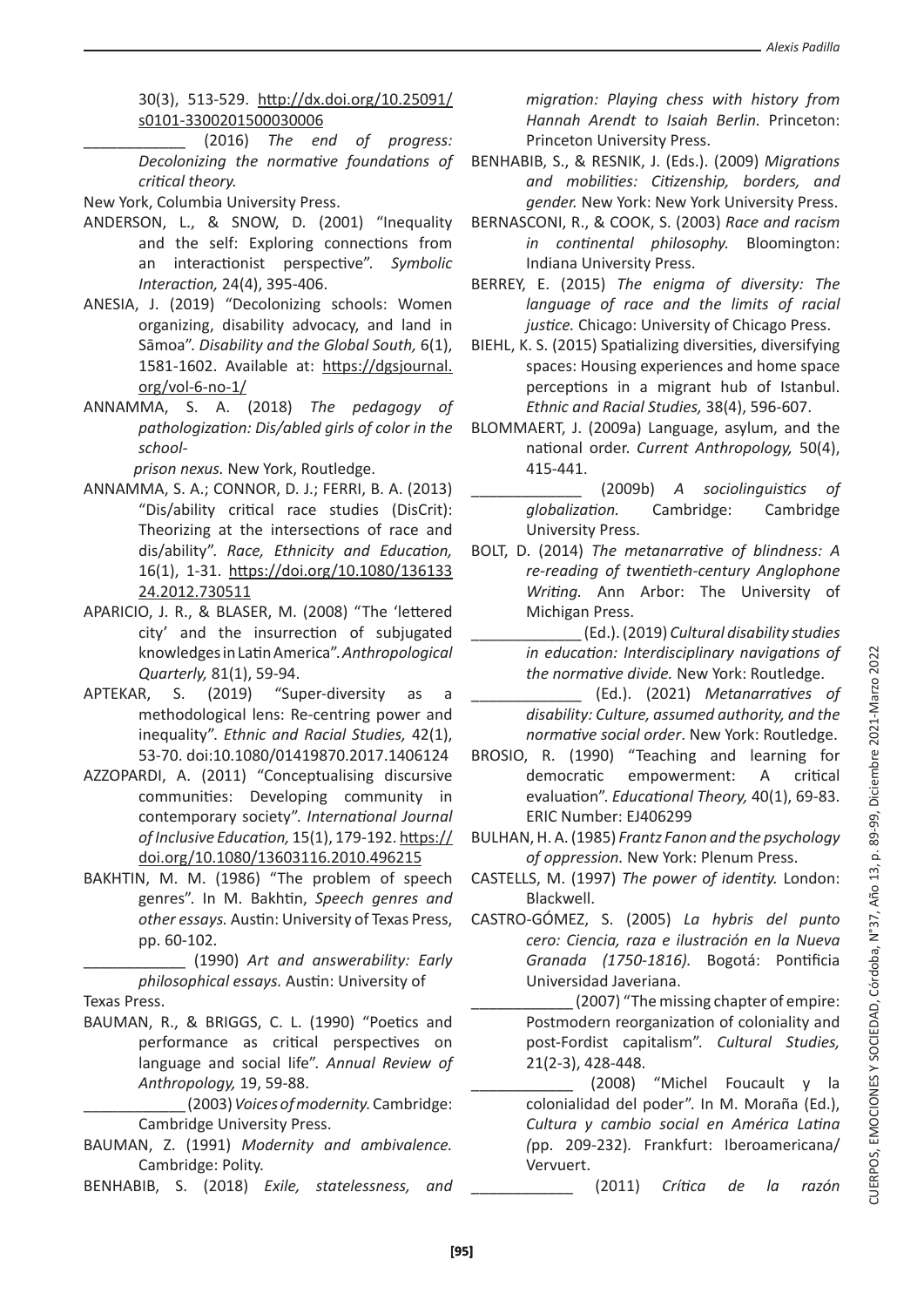*latinoamericana*, 2nd ed. Bogotá: Pontificia Universidad Javeriana.

- CELA, C. J. (2019) *Nuevas andanzas y desventuras de Lazarillo de Tormes.* Buenos Aires: Penguin Random House Grupo Editorial.
- CERVIO, A. L. (2021) "City and sensibilities: The dynamics of racializing segregation". In A. Scribano, Camarena Luhrs & A. L. Cervio (Eds.), *Cities, capitalism and the politics of sensibilities* (pp. 177-196). Cham, Switzerland: Springer.
- CHOUDRY, A. (2011) On knowledge production, learning and research in struggle. *Alternate Routes, 23,* 175-194.
- CHOUDRY, A. & SHRAGGE, E. (2011) "Disciplining dissent: NGOs and community organisation". *Globalisations, 8*(*4*), 503-517.
- DEI, G. J. (2017) *Reframing blackness and black solidarities through anti-colonial and decolonial prisms.* Cham, Switzerland: Springer.
- DEI, G. J. & HILOWLE, S. (Eds.). (2018) *Cartographies of race and social difference.* Cham, Switzerland: Springer.
- EDWARDS, B. H. (2003) *The practice of diaspora: Literature, translation, and the rise of Black internationalism.* Cambridge, MA: Harvard University Press.
- EHLEN, P. (2000) *Frantz Fanon: A spiritual biography.* New York: Crossroad.
- EREVELLES, N. (2011) *Disability and difference in global contexts: Enabling a transformative body politic.* New York: Palgrave Macmillan.
	- (2014) 'Cripping' Jim Crow: Disability and the school to prison pipeline. In A. Carey, L. Ben-Moshe & C. Chapman (Eds.), *Disability incarcerated: Imprisonment and disability in the United States and Canada* (pp. 81-99). Basingstoke, Palgrave Macmillan.
- EREVELLES & MINEAR, A. (2010) "Unspeakable offenses: Untangling race and disability in discourses of intersectionality". *Journal of Literary & Cultural Disability Studies,* 4(2), 127-145.
- ESCOBAR, A. (2020) "Thinking-feeling with the earth: Territorial struggles and the ontological dimensions of the epistemologies of the south". In B. S. Santos & M. P. Meneses (Eds.), *Knowledges born in the struggle: Constructing the epistemologies of the global south* (pp. 42-58). New York: Routledge. pp. 42-58.
- FALS BORDA, O. (2016) *Una sociología sentipensante para América Latina.* Ciudad de México: Siglo XXI.
- FANON. F. (1965a) *The wretched of the earth.* New York: Grove.
- \_\_\_\_\_\_\_\_\_\_\_ (1965b) *A dying colonialism.* New York: Grove.
- FERRANTE, C., & JOLY, E. (2017) "Begging and disability: A paradigmatic way to earn one's living". In S. Grech & K. Soldatic (Eds.), *Disability in the global south: the critical handbook* (pp. 151- 166). Cham, Switzerland: Springer.
- FOUCAULT, M. (2007) *Security, territory, population.* London: Palgrave.
- GENDZIER, I. (1973) *Frantz Fanon: A critical study.* New York: Pantheon.
- GOFFMAN, I. (1986) *Frame analysis: An essay on the organization of experience.* Boston: Northeastern University Press.
- GOODLEY, D., & LAWTHOM, R. (2011) "Disability, community and empire: Indigenous psychologies and social psychoanalytic possibilities". *International Journal of Inclusive Education,* 15(1), 101-115. https://doi.org/10 .1080/13603116.2010.496200
- GORDON, L. R. (1995). *Fanon and the crisis of European man: An essay on philosophy and the human sciences.* New York, Routledge.
	- (2020) "Problematic people and epistemic decolonization: Toward the postcolonial in Africana political thought". In B. S. Santos & M. P. Meneses (Eds.), Knowledges born in the struggle: Constructing the epistemologies of the global south (pp. 79-96). New York, Routledge.
- GORDON, T., & WEBBER, J. R. (2007) "Imperialism and resistance: Canadian mining companies in Latin America. *Third World Quarterly,* 29(1), 63-87. http://dx.doi.org/ 10.1080/ 01436590701726509
- GRECH, S. (2009) "Disability, poverty and development: Critical reflections on the majority world Debate". *Disability & Society,* 24(6), 771-784. https://doi.org/10.1080/096875909031602 66
	- \_\_\_\_\_\_\_\_\_\_\_\_ (2011) "Recolonising debates or perpetuated coloniality? Decentring the spaces of disability, development and community in the global south". *International Journal of Inclusive Education,* 15(1), 87-100. https://doi.org/10.1080/13603116.2010.496 198
		- (2017) "Disability and development: Critical connections, gaps and contradictions". In S. Grech & K. Soldatic (Eds.), *Disability in the global south: The critical handbook (pp.*  3-20). Cham, Switzerland, Springer.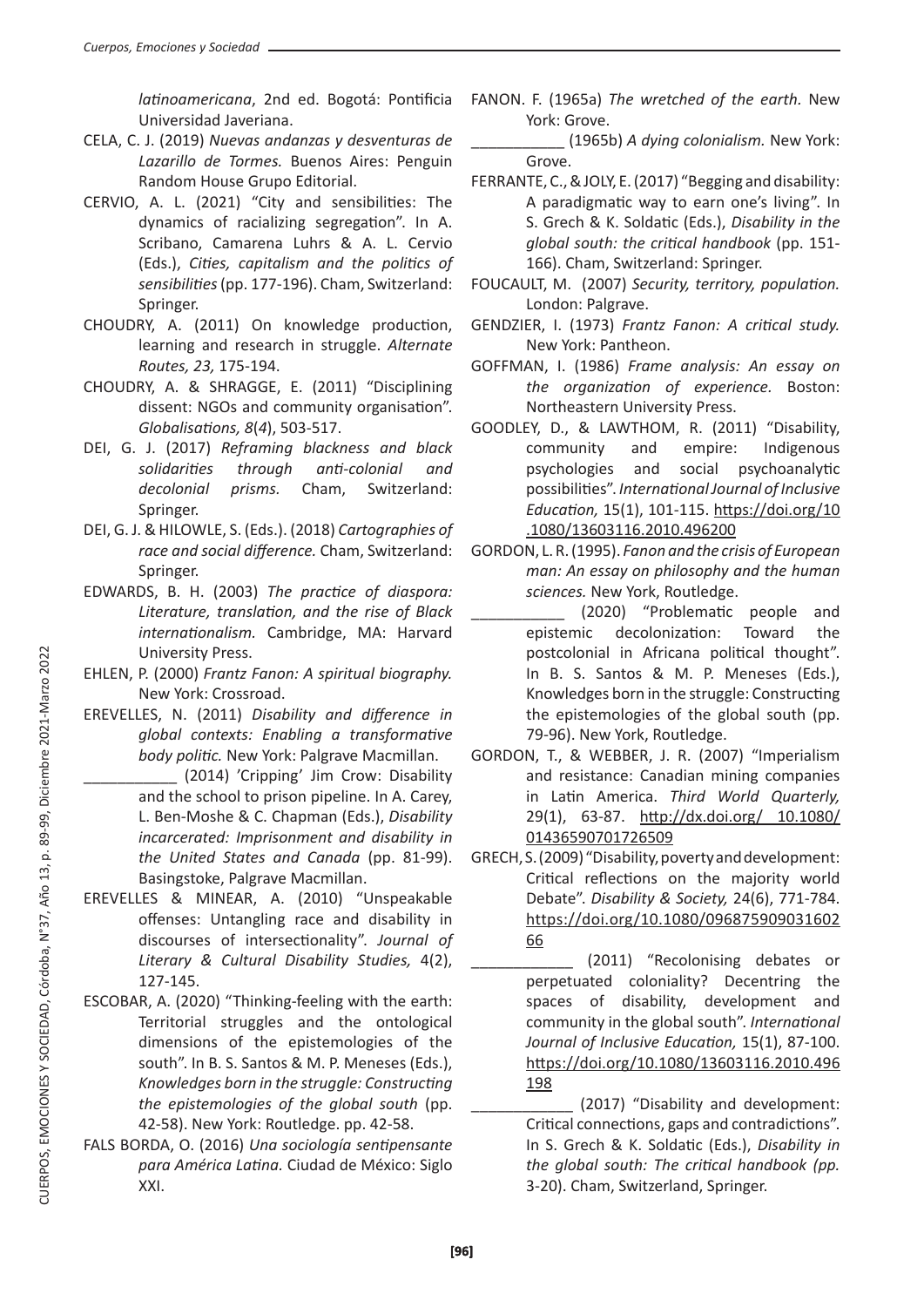- HALL, S. (1996) "Race, articulation, and societies structured in dominance". In H. A. Baker, M. Diawara, & R. H. Lindeborg (Eds.), *Black British cultural studies: A reader* (pp. 25-42). Chicago: University of Chicago Press.
- HAIGH, S. (1999) *An introduction to Caribbean Francophone writing: Guadeloupe and Martinique.* New York: Berg.
- HOLLOWAY, J. (2002) "Zapatismo and the social sciences". *Capital & Class,* 78, 153-160.
- IBER, P. (2015) *Neither peace nor freedom. The cultural cold war in Latin America.* Cambridge, MA: Harvard University Press.
- JACQUEMET, M. (2005) "Transidiomatic Practices: Language and Power in the Age of Globalization". *Language and Communication,* 25(3), 257-277.
- JAMES, C.L.R. (1953) *Mariners, renegades, and castaways; the story of Herman Melville and the world we live in.* New York: Published by author.

\_\_\_\_\_\_\_\_\_\_\_\_ (1977) *Nkrumah and the Ghana revolution.* Westport, CT: L. Hill.

\_\_\_\_\_\_\_\_\_\_\_\_ (1989) *The black Jacobins: Toussaint L'Ouverture and the San Domingo revolution.* New York: Vintage.

\_\_\_\_\_\_\_\_\_\_\_\_ (1993) *Beyond a boundary.* Durham, NC: Duke University Press.

> \_\_\_\_\_\_\_\_\_\_\_\_ (1996) C.L.R. *James on the "negro question.*" Jackson, MS: University Press of Mississippi.

> \_\_\_\_\_\_\_\_\_\_\_\_ (1999) *Marxism for our times: C.L.R. James on revolutionary organisation.* Jackson, MS: University Press of Mississippi.

- JOLY, E., VENTURIELLO, M. P. (2013) "Persons with disabilities: Entitled to beg, not to work. The Argentine case". *Critical Sociology, 39*(*3*), 325- 347. doi:10.1177/0896920512446758.
- JUSTESEN, P. (2020) *From the periphery: Real-life stories of disability.* Chicago: Chicago Review Press.
- KENNEDY, D. (2004) *The dark sides of virtue: Reassessing international humanitarianism.* Princeton: Princeton University Press.
- KNORR-CETINA, K., & CICOUREL, A. V. (Eds.). (2015) *Advances in social theory and methodology: Toward an integration of micro- and macrosociologies.* New York: Routledge.
- MALDONADO-TORRES, N. (2001) "The cry of the self as a call from the other: The paradoxical loving subjectivity of Frantz Fanon". *Listening: Journal of Religion and Culture,* 36(1), 46-60.

\_\_\_\_\_\_\_\_\_\_\_\_ (2004) "The topology of being and the geopolitics of knowledge: Modernity, empire, coloniality". *City,* 8(1), 29-56.

(2005) "Decolonization and the new identitarian logics after September 11: Eurocentrism and Americanism against the barbarian threats". *Radical Philosophy Review,* 8(1), 35-67.

(2007) "On the coloniality of being: Contributions to the development of a concept". *Cultural Studies,* 21(2-3), 240-270.

- MALHOTRA, R. (2017) "The legal politics of Marta Russell: A Castoriadan reading". In R. Malhotra (Ed.), *Disability politics in a global economy: Essays in honour of Marta Russell* (pp. 4-24). New York, Routledge.
- MARIÁTEGUI, J. C. (2010) "El problema del indio". In *H. Alimonda* (Ed.), *La tarea americana (pp.*  49-6)0. Buenos Aires, Prometeo.
- MEEKOSHA, H. (2011) "Decolonising disability: Thinking and acting globally". *Disability & Society,* 26(6), 667-682. https://doi.org/10.10 80/09687599.2011.602860
- MEISSNER, F. (2015) "Migration in migration-related diversity? The nexus between superdiversity and migration studies". *Ethnic and Racial Studies,* 38(4), 556-567.
- MENDIETA, E. (2007) *Global fragments: Globalizations, Latinamericanisms and critical theory.* Springfield, MO: Dwane/Missouri State University Press.
- MEYERS, S. (2019a) *Civilizing disability society: The Convention on the Rights of Persons with Disabilities socializing grassroots disabled persons' organizations in Nicaragua.* New York: Cambridge University Press.
- (2019b) "Misrecognising persons with disabilities in the global south: The need for a comparative disability studies framework". In K. Ellis, R. Garland-Thomson, M. Kent & R. Robertson (Eds.), *Interdisciplinary approaches to disability: Looking towards the future*. Volume 2 (pp. 200-209). New York: Routledge.
- MIGNOLO, W. D. (2000a) *Local histories/global designs: Coloniality, subaltern knowledges and border thinking.* Princeton: Princeton University Press.
	- \_\_\_\_\_\_\_\_\_\_\_\_ (2000b) "The many faces of cosmo-polis: Border thinking and critical cosmopolitanism". *Public Culture,* 12(3), 721- 748.

\_\_\_\_\_\_\_\_\_\_\_\_ (2010) "Aisthesis decolonial: Artículo de reflexión". *Calle 14,* 4(4), 13.

\_\_\_\_\_\_\_\_\_\_\_\_ (2016) "Huntington's fears: 'Latinidad' in the horizon of the modern/colonial world". In R. Grosfoguel, N. Maldonado-Torres & J. D.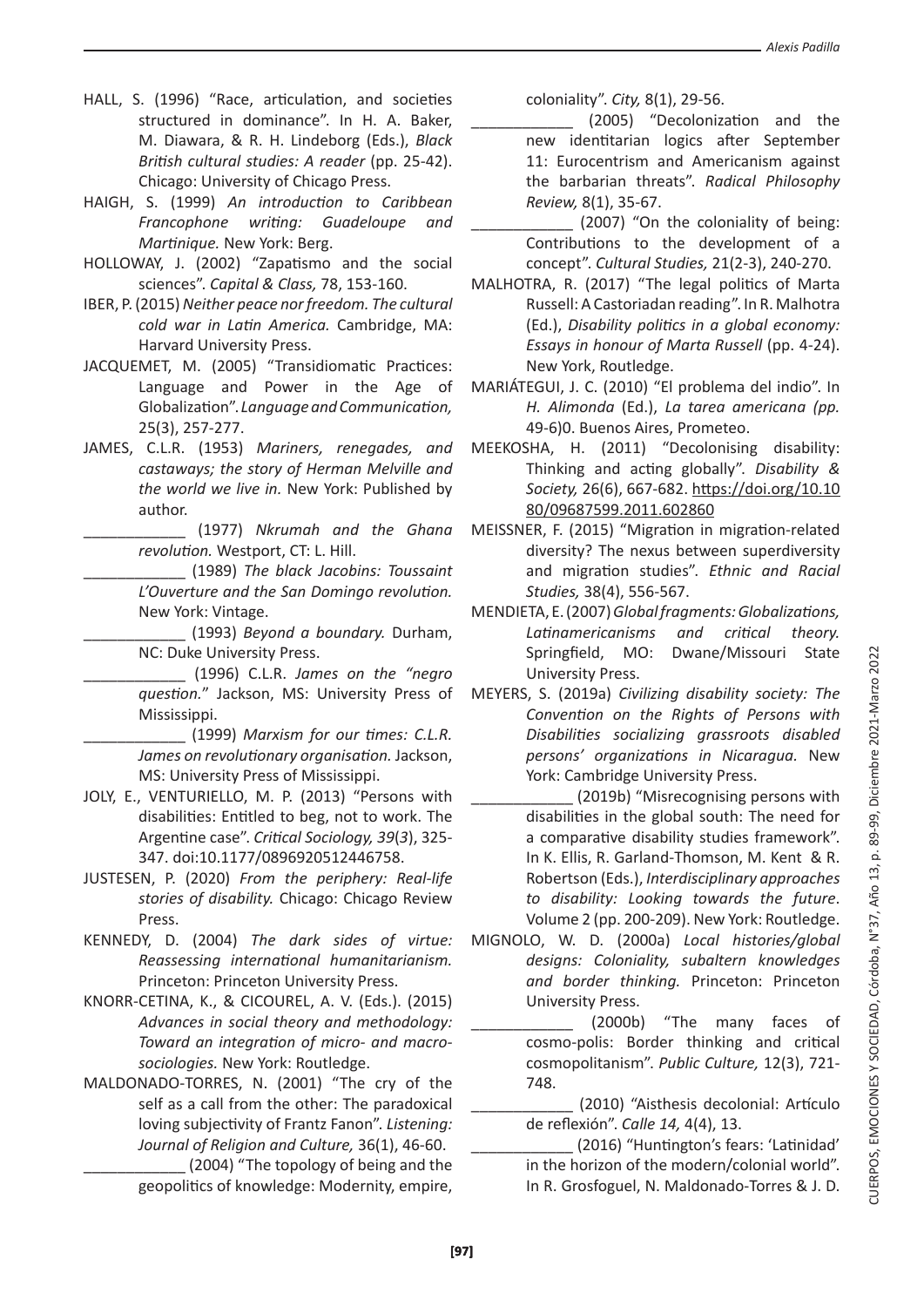Saldívar (Eds.), *Latin@s in the world-system: Decolonization struggles in the twenty-first century U.S. empire* (pp. 57-73). New York, Routledge.

- MIGNOLO, W. D. & TLOSTANOVA, M. (2006) "Theorizing from the borders. Shifting to geoand body-politics of knowledge". *European Journal of Social Theory,* 9(2), 205-221.
- MIGNOLO, W. D. & WALSH, C. E. (2018) *On decoloniality: Concepts, analytics, praxis.* Durham, NC: Duke University Press.
- MINICH, J. A. (Ed.). (2014) *Accessible citizenships: Disability, nation, and the cultural politics of greater Mexico*. Philadelphia: Temple University Press.
- MITCHELL, D. T., & SNYDER, S. L. (2010) "Disability as multitude: Re-working productive labor power". *Journal of Literary & Cultural Disability Studies, 4*(*2*), 179-193. doi:10.3828/ jlcds.2010.14.
- NORSTEDT, M. (2019) "Work and Invisible Disabilities: Practices Experiences and Understandings of NonDisclosure". *Scandinavian Journal of Disability Research*, 21(1), 14-24. doi:10.16993/sjdr.550
- PADILLA, A. (2018) "Race, disability, and the possibilities of radical agency: Toward a political philosophy of decolonial critical hermeneutics in Latinx Discrit". *Doctoral Dissertation,* Albuquerque: University of New Mexico. Available from: https:// digitalrepository.unm.edu/educllssetds/96/

\_\_\_\_\_\_\_\_\_\_\_\_ (2021a) *Disability, intersectional agency and Latinx identity: Theorizing LatDisCrit counterstories. New York*: Routledge.

\_\_\_\_\_\_\_\_\_\_\_\_ (2021b) "The metanarrative of blindness in the global south: A LatDisCrit counterstory to the bittersweet mythology of blindness as giftedness". In D. Bolt (Ed.), *Metanarratives of disability: Culture, assumed authority, and the normative social order* (pp. 16-29). New York: Routledge.

\_\_\_\_\_\_\_\_\_\_\_\_ (2022) LatDisCrit: Exploring Latinx global south DisCrit reverberations as spaces toward emancipatory learning and radical solidarity. In S. A. Annamma, B. A. Ferri & D. J. Connor *(Eds.), DisCrit expanded: Inquiries, reverberations & ruptures*. New York: Teachers College Press. (In press)

PADILLA, B., AZEVEDO, J., & OLMOS-ALCARAZ, A. (2015) "Superdiversity and conviviality: Exploring frameworks for doing ethnography in southern European intercultural cities". *Ethnic and Racial Studies,* 38(4), 621-635.

PIEPZNA-SAMARASINHA, L. L. (2018) *Care work: dreaming disability justice,* Vancouver, Arsenal Pulp Press.

QUIJANO, A. (2000) "Coloniality of power, ethnocentrism and Latin America". *Nepantla: Views from the South,* 1(3), 533-580.

\_\_\_\_\_\_\_\_\_\_\_\_ (2006) "El 'movimiento indígena' y las cuestiones pendientes en América Latina". *Review (Fernand Braudel Center),* 29(2), 189- 220.

RICOEUR, P. (1971) "The model of the text: Meaningful action considered as a text". *Social Research,* 38, 529-562.

\_\_\_\_\_\_\_\_\_\_\_\_ (1974) *The conflict of interpretations: Essays in hermeneutics.* Evanston, IL: Northwestern University Press.

(1981) "What is a text? Explanation and understanding". In J. B. Thompson (Ed. And Trans.), *Hermeneutics and the human sciences: Essays on language, action, and interpretation* (pp. 107-128). Cambridge, Cambridge University Press.

- ROJAS, R. (2018) *La polis literaria,* trans. *Aridela Trejo.* Ciudad de México: Penguin Random House Grupo Editorial.
- RUSSELL, M. (1998) *Beyond ramps: Disability at the end of the social contract.* Monroe, ME: Common Courage Press.
- SAN JUAN, E. (2002) *Racism and cultural studies: Critiques of multiculturalist ideology and the politics of difference.* Durham, NC: Duke University Press.
- SANTOS, B. S. (2015) *If God were a human rights activist.* Stanford, Stanford University Press.

\_\_\_\_\_\_\_\_\_\_\_\_ (2016) *Epistemologies of the south: Justice against epistemicide.* New York: Routledge.

\_\_\_\_\_\_\_\_\_\_\_\_ (2018) *The end of the cognitive empire: The coming of age of epistemologies of the south.* Durham, NC: Duke University Press.

- SANTOS, B. S.& MENESES, M. P. (2020) "Preface". In B. S. Santos & M. P. Meneses (Eds.), *Knowledges born in the struggle: Constructing the epistemologies of the global south* (pp. XV-XVII). New York, Routledge.
- SCRIBANO, A. (2012) "Sociología de los cuerpos/ emociones". *Revista Latinoamericana de Estudios*

*sobre Cuerpos, Emociones y Sociedad*, 4(10), 91-111.

\_\_\_\_\_\_\_\_\_\_\_\_ (2020) *Love as a collective action: Latin America, emotions and interstitial practices*. New York: Routledge.

SENESE, G. B. (1991) "Warnings on resistance and